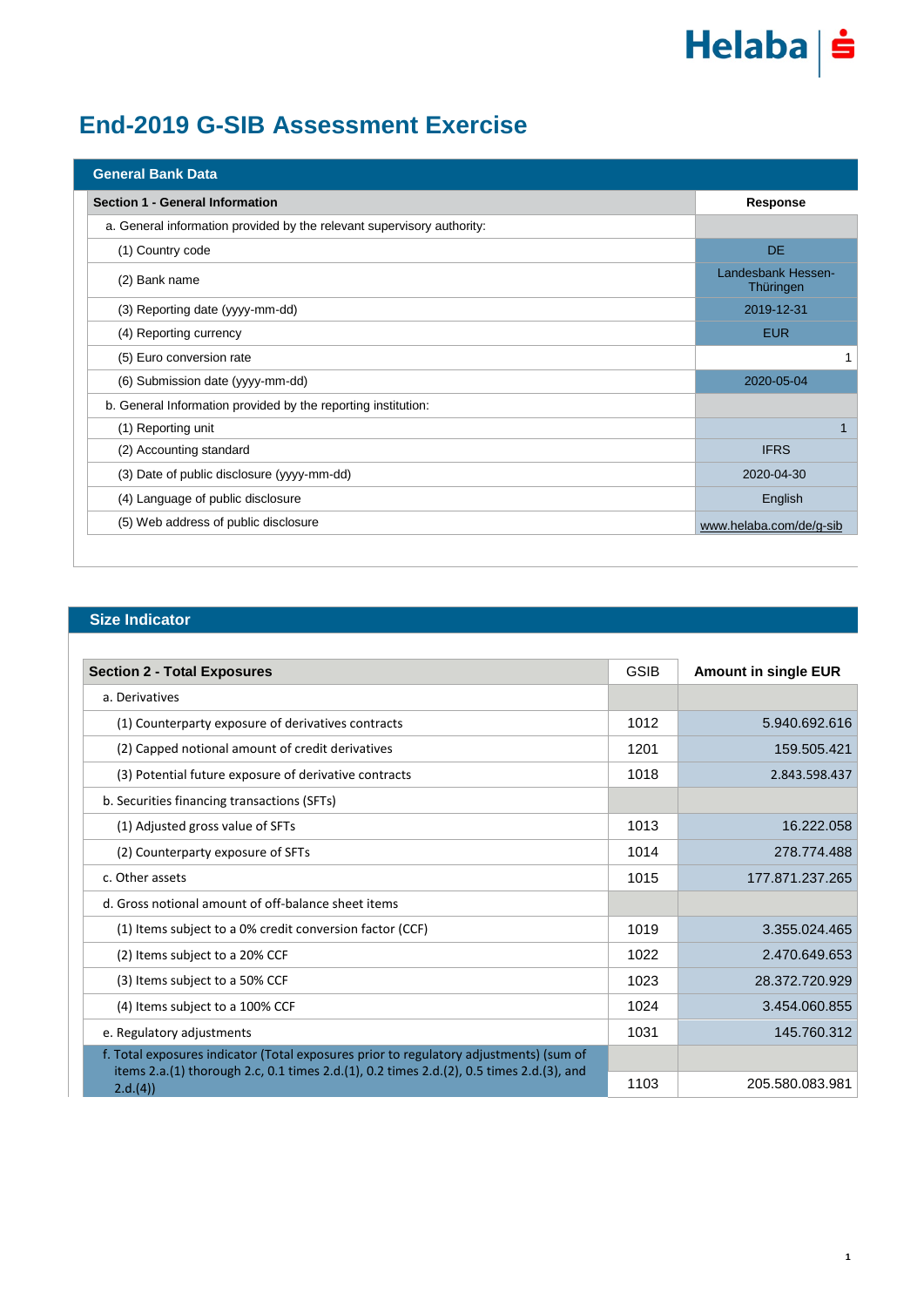# Helaba | s

#### **Interconnectedness Indicators**

| <b>Section 3 - Intra-Financial System Assets</b>                                                           | <b>GSIB</b> | <b>Amount in single EUR</b> |
|------------------------------------------------------------------------------------------------------------|-------------|-----------------------------|
| a. Funds deposited with or lent to other financial institutions                                            | 1033        | 20.023.472.186              |
| (1) Certificates of deposit                                                                                | 1034        | 181.251.604                 |
| b. Unused portion of committed lines extended to other financial institutions                              | 1035        | 4.656.552.913               |
| c. Holdings of securities issued by other financial institutions:                                          |             |                             |
| (1) Secured debt securities                                                                                | 1036        | 7.911.785.306               |
| (2) Senior unsecured debt securities                                                                       | 1037        | 13.494.416.917              |
| (3) Subordinated debt securities                                                                           | 1038        | O                           |
| (4) Commercial paper                                                                                       | 1039        | 0                           |
| (5) Equity securities                                                                                      | 1040        | 2.385.596.331               |
| (6) Offsetting short positions in relation to the specific equity securities included in<br>item $3.c.(5)$ | 1041        | $\Omega$                    |
| d. Net positive current exposure of securities financing transactions with other<br>financial institutions | 1213        | 287.434.864                 |
| e. Over-the-counter derivatives with other financial institutions that have a net<br>positive fair value:  |             |                             |
| (1) Net positive fair value                                                                                | 1043        | 167.998.894                 |
| (2) Potential future exposure                                                                              | 1044        | 481.592.721                 |
| f. Intra-financial system assets indicator (sum of items 3.a, 3.b through 3.c.(5), 3.d,                    |             |                             |
| $3.e.(1)$ , and $3.e.(2)$ , minus $3.c.(6)$                                                                | 1045        | 49.408.850.132              |

| <b>Section 4 - Intra-Financial System Liabilities</b>                                                      | <b>GSIB</b> | <b>Amount in single EUR</b> |
|------------------------------------------------------------------------------------------------------------|-------------|-----------------------------|
| a. Funds deposited by or borrowed from other financial institutions:                                       |             |                             |
| (1) Deposits due to depository institutions                                                                | 1046        | 32.295.016.019              |
| (2) Deposits due to non-depository financial institutions                                                  | 1047        | 32.187.009.009              |
| (3) Loans obtained from other financial institutions                                                       | 1105        | 719.193.094                 |
| b. Unused portion of committed lines obtained from other financial institutions                            | 1048        | 2.431.041.385               |
| c. Net negative current exposure of securities financing transactions with other<br>financial institutions | 1214        | 8.446.617.746               |
| d. Over-the-counter derivatives with other financial institutions that have a net<br>negative fair value:  |             |                             |
| (1) Net negative fair value                                                                                | 1050        | 318.832.491                 |
| (2) Potential future exposure                                                                              | 1051        | 1.367.768.484               |
| e. Intra-financial system liabilities indicator (sum of items 4.a.(1) through 4.d.(2))                     | 1052        | 77.765.478.229              |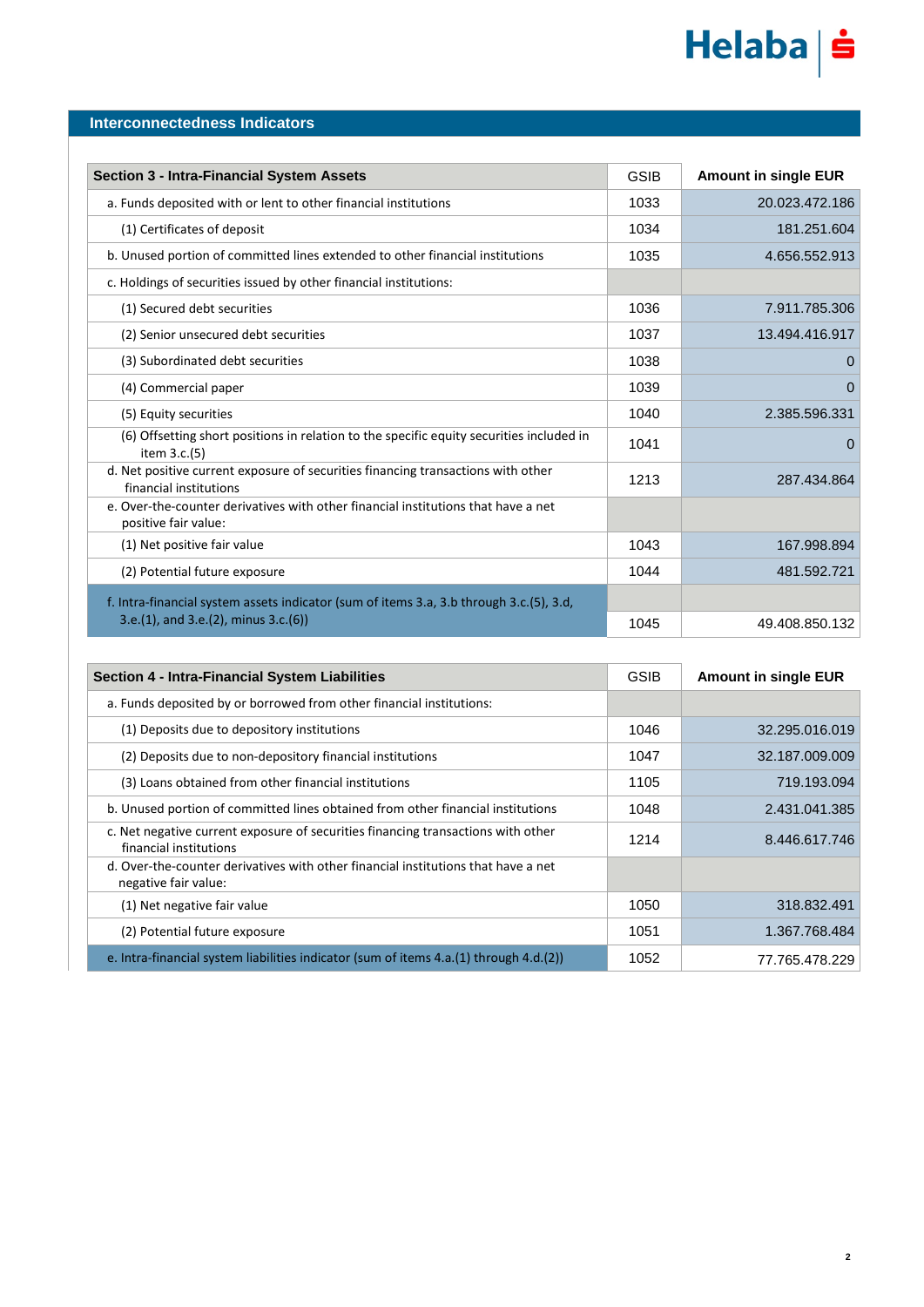

| <b>Section 5 - Securities Outstanding</b>                                                    | <b>GSIB</b> | <b>Amount in single EUR</b> |
|----------------------------------------------------------------------------------------------|-------------|-----------------------------|
| a. Secured debt securities                                                                   | 1053        | 24.293.412.318              |
| b. Senior unsecured debt securities                                                          | 1054        | 26.916.546.994              |
| c. Subordinated debt securities                                                              | 1055        | 1.452.156.424               |
| d. Commercial paper                                                                          | 1056        | 5.331.135.065               |
| e. Certificates of deposit                                                                   | 1057        | 8.355.430.038               |
| f. Common equity                                                                             | 1058        | $\Omega$                    |
| g. Preferred shares and any other forms of subordinated funding not captured in<br>item 5.c. | 1059        | $\Omega$                    |
| h. Securities outstanding indicator (sum of items 5.a through 5.g)                           | 1060        | 66.348.680.839              |

#### **Substitutability/Financial Institution Infrastructure Indicators**

| Section 6 - Payments made in the reporting year (excluding intragroup<br>payments) | <b>GSIB</b> | <b>Amount in single EUR</b> |
|------------------------------------------------------------------------------------|-------------|-----------------------------|
| a. Australian dollars (AUD)                                                        | 1061        | 3.057.744.583               |
| b. Brazilian real (BRL)                                                            | 1062        | 7.560                       |
| c. Canadian dollars (CAD)                                                          | 1063        | 2.960.545.029               |
| d. Swiss francs (CHF)                                                              | 1064        | 8.916.857.113               |
| e. Chinese yuan (CNY)                                                              | 1065        | 3.095.846.248               |
| f. Euros (EUR)                                                                     | 1066        | 3.535.992.093.067           |
| g. British pounds (GBP)                                                            | 1067        | 21.184.166.220              |
| h. Hong Kong dollars (HKD)                                                         | 1068        | 677.678.173                 |
| i. Indian rupee (INR)                                                              | 1069        | 5.280.944                   |
| j. Japanese yen (JPY)                                                              | 1070        | 5.817.933.116               |
| k. Mexican pesos (MXN)                                                             | 1108        | 1.516.525.847               |
| I. Swedish krona (SEK)                                                             | 1071        | 8.535.554.421               |
| m. United States dollars (USD)                                                     | 1072        | 63.275.795.159              |
| n. Payments activity indicator (sum of items 6.a through 6.m)                      | 1073        | 3.655.036.027.481           |

| <b>Section 7 - Assets Under Custody</b> | <b>GSIB</b> | <b>Amount in single EUR</b> |
|-----------------------------------------|-------------|-----------------------------|
| a. Assets under custody indicator       | 1074        | 175.276.468.019             |

| Section 8 - Underwritten Transactions in Debt and Equity Markets | <b>GSIB</b> | <b>Amount in single EUR</b> |
|------------------------------------------------------------------|-------------|-----------------------------|
| a. Equity underwriting activity                                  | 1075        | $\Omega$                    |
| b. Debt underwriting activity                                    | 1076        | 5.501.994.333               |
| c. Underwriting activity indicator (sum of items 8.a and 8.b)    | 1077        | 5.501.994.333               |